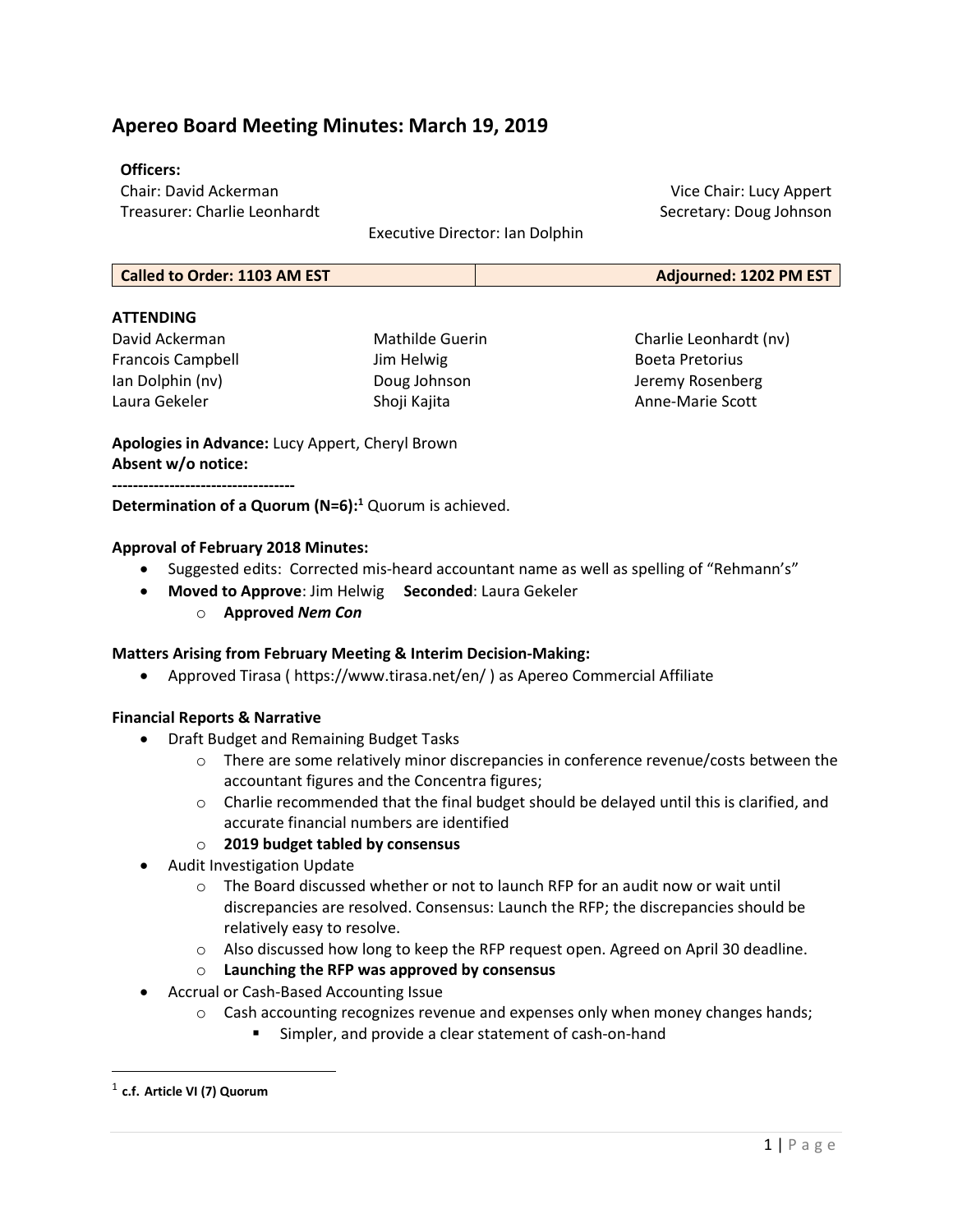- $\circ$  Accrual accounting recognizes revenue when it's earned, and expenses when they're billed (but not paid);
	- Gives a more realistic idea of income and expenses during a period of time, therefore providing a long-term picture of the business that cash accounting can't provide;
- $\circ$  According to Rehmanns, Accrual is the more common method used by similar organizations
- $\circ$  Charlie, Ian and additional volunteers will work up example reports using each accounting type for the Board to review

## Friends of Apereo (Individual Members) Board Nomination Process

- Despite relatively low numbers of individual members, the Board added to the by-laws that individual members had the right to elect an individual member representative to the Board.
- We've now had a couple of years since this addition; and we need to launch a nomination and election process as part of the forthcoming Board election round.
- Whilst we wrote the principle into the by-laws, however, we didn't elaborate a concrete practical electoral process. Charlie and I have discussed this and wish to suggest the following:
	- Each individual member receives a mail asking them if they are prepared to be nominated for election to the board, and indicate their willingness to participate in a candidates list that would be circulated to the other individual members.
	- The list of those prepared to stand would then be circulated to individual members and nominations sought.
	- Assuming we receive more than one nomination, individual members would then vote for their candidate of choice at the AGM, in person or by proxy, as we do for other nominees.
	- Ian proposes starting the process
	- Jim Helwig Moved to initiate this process; Seconded: Anne-Marie Scott Approved by Nem Con

## Incubation Working Group request to approve new members (see ED's Notes)

- Incubation Group is currently working very well; however a couple people are preparing to cycle out of the group.
- Nominees
	- Jim Helwig Moved to initiate this process; Seconded: Anne-Marie Scott Approved by consensus

## Apereo Privacy Policy

- The Board has had the proposed Policy draft in-hand for slightly more than two months
- Laura Gekeler Moved to adopt the Policy as drafted; Seconded: Anne-Marie Scott Approved by consensus

## Apereo-ESUP-Portail MoU See ED notes and http://bit.ly/2UHeJkN

- Relations with ESUP-Portail continue to be cordial, leading to this new MOU
- Jim Helwig Moved to approve the MOU; Seconded: Doug Johnson
	- Approved by Nem Con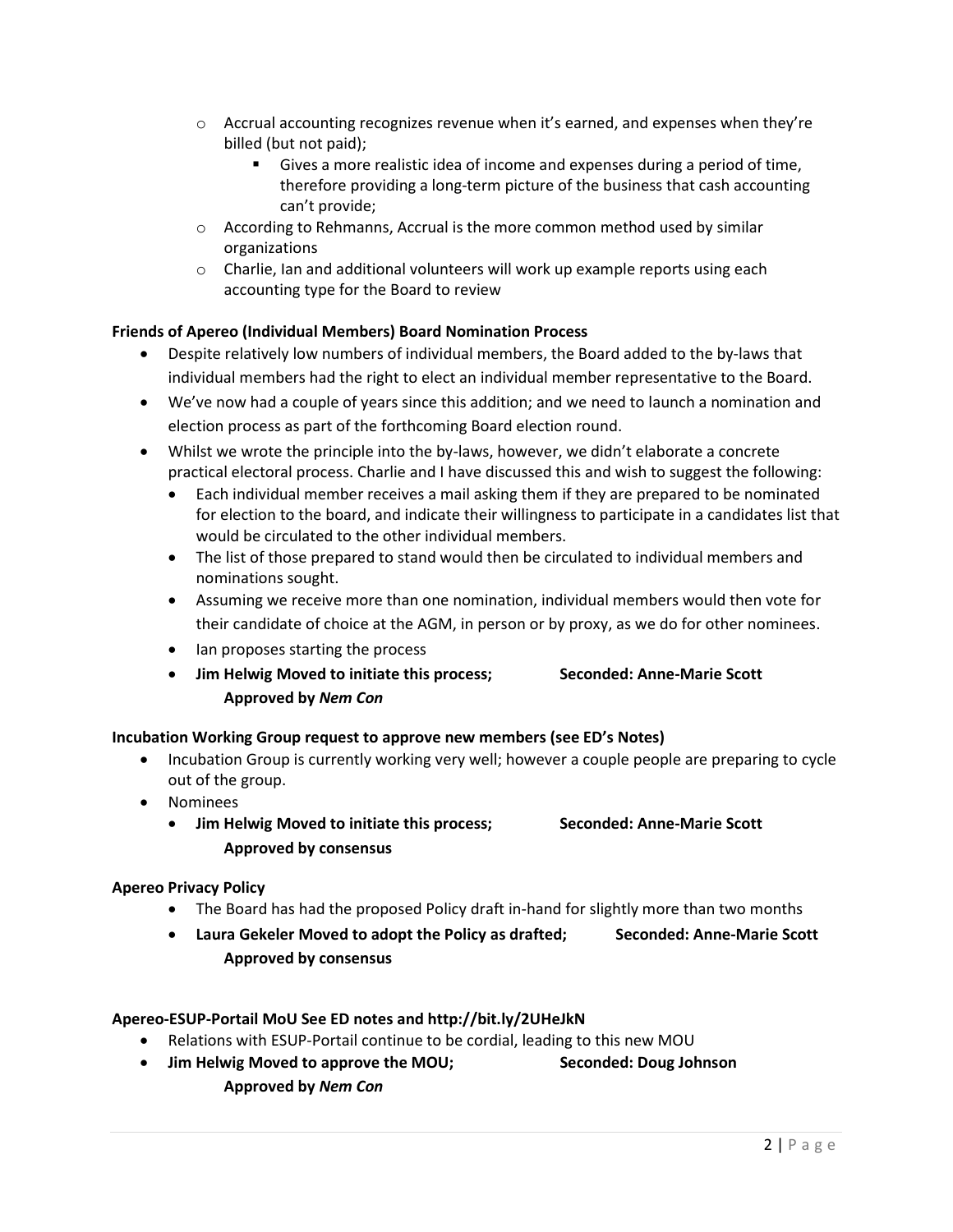Any Other Business

• None.

Motion to Adjourn: Second: Approved Nem con. Adjournment: 1402 hrs (EST)

# Forthcoming Events

- 2-6 June -- Open Apereo (7 June: Board Meeting)
- Apereo Webinars: https://www.apereo.org/content/apereo-events
- More events will be listed at https://www.apereo.org/events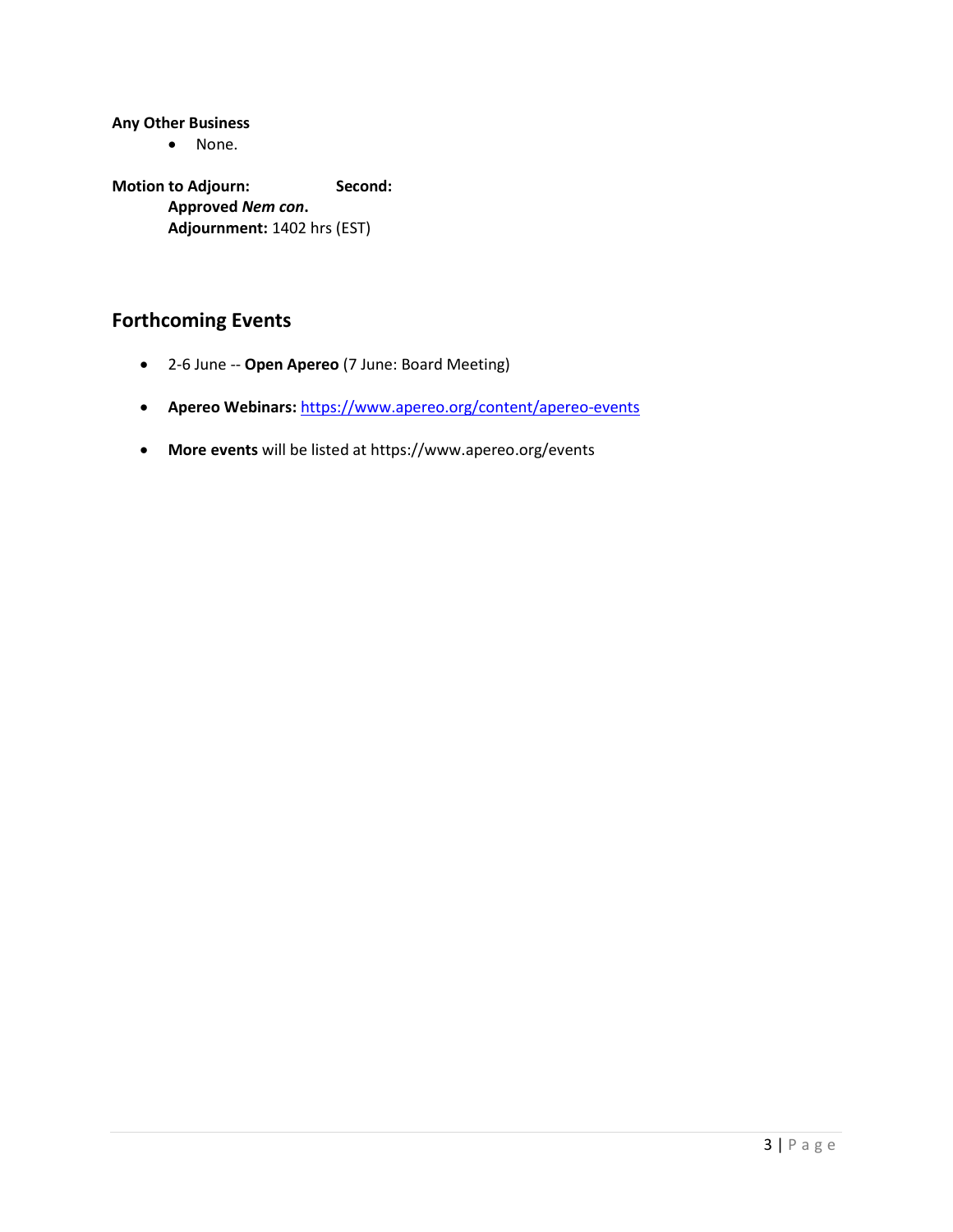## Executive Director's Notes

I have omitted Strategic Planning from these notes, as a number of areas of work are either in discussion around next steps or about to meet. I suggest scheduling a substantial block of time in the April Call on this, to prepare redrafts and suggest revisions for the AGM.

Meeting with Representative of MESRI (Ministère de l'Enseignement supérieur, de la Recherche et de l'Innovation / Ministry of Higher Education, Research and Innovation )

Ian met with a representative of MESRI in Paris on February 25th. The meeting discussed topics of mutual interest, including the Karuta Portfolio work and Ministry funding supporting the "industrialization" (hardening) of the software, opportunities for increasing the velocity of Open Academic Environment development, and Learning analytics work. The Ministry representative reported their engagement with the UNESCO "Paris Call" ( https://en.unesco.org/foss/paris-call-software-sourcecode)around software preservation as cultural heritage. The draft MoU between Apereo and ESUP-Portail was also discussed (see Minutes, above).

## Incubation

- The Incubation Working Group held a call on March 7th.
- Two new Incubation Mentor Volunteers Josh Wargo and Nick Woodle, both of Oakland University (bio's follow). The Incubation Working Group are seeking Board approval for Josh and Nick's inclusion in the Group, as per the Incubation Process documentation.
- The Group discussed work around the Ethical OS ( https://ethicalos.org/), and considered that, although of variable applicability to Apereo incubating or sponsored projects, they would seek it's insertion as a reference point in the incubation process, in the same way that OSS Watch materials are included in the process governance section.
- Reports on incubating projects were taken
- A need to update links to incubation records on apereo.org in response to the OAE transfer to ESUP-Portail hosting was noted; and is now substantially complete:

## Current status –

Tsugi – up to date OnTask –awaiting indication of consensus on incubation record from OnTask Shuhari –New exit document begun after merger of analytics components. Awaiting meeting, first week in April Fiosan –awaiting record from project POET – Substantial change in nature of project to be discussed at next IWG, with lead in attendance EDEXchange –awaiting status from project (effectively in hiatus until EDExchange service launch)

## Addendum: Proposed Incubation Mentor Biographies

Josh Wargo is a Developer Analyst for University Technology Services at Oakland University. In his current role, he works with uPortal and the Identity systems at OU. Prior to this position, Josh also worked for the OU Help Desk and OU Undergraduate Admissions. Josh has a Bachelor of Science in Information Security, and is currently pursuing a Master of Science in Software Engineering and Information Technology. Prior to his positions at OU, Josh also served in the United States Air Force for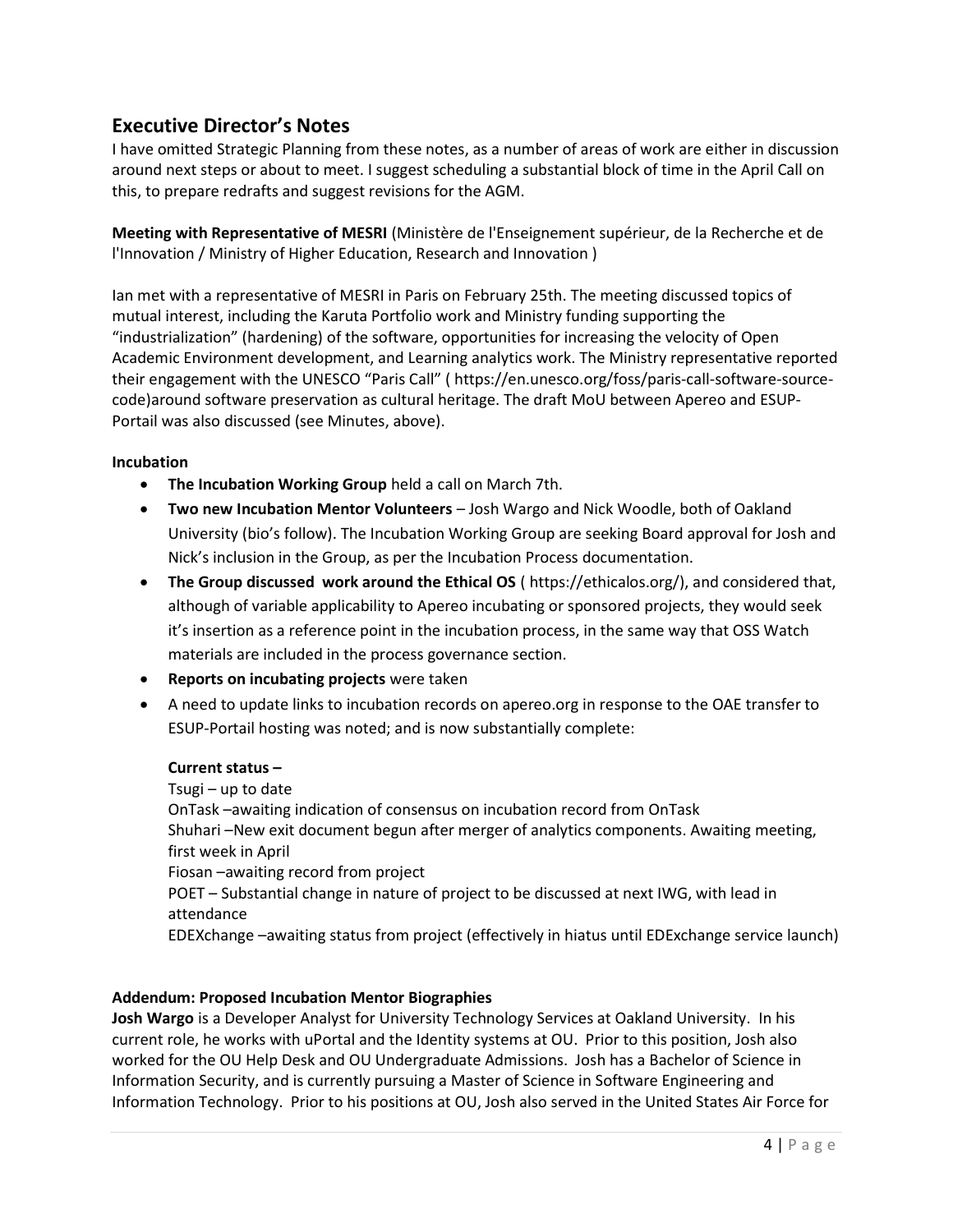seven years and the United States Army for two years.

Nick Woodle is aDeveloper Analyst for University Technology Services at Oakland University. Inthis role, he works with uPortal and the Identity systems at OU. Prior tothis role, Nick also worked for the Division of Student Affairs at OU asa Systems & Data Analyst, where he oversaw the helpdesk for thatdivision. Nick has his bachelor's in Information

Technology from OU, andis pursuing his Master of Science in Information

Technology Management atOU as well. Nick served five years in the United States Marine Corps.